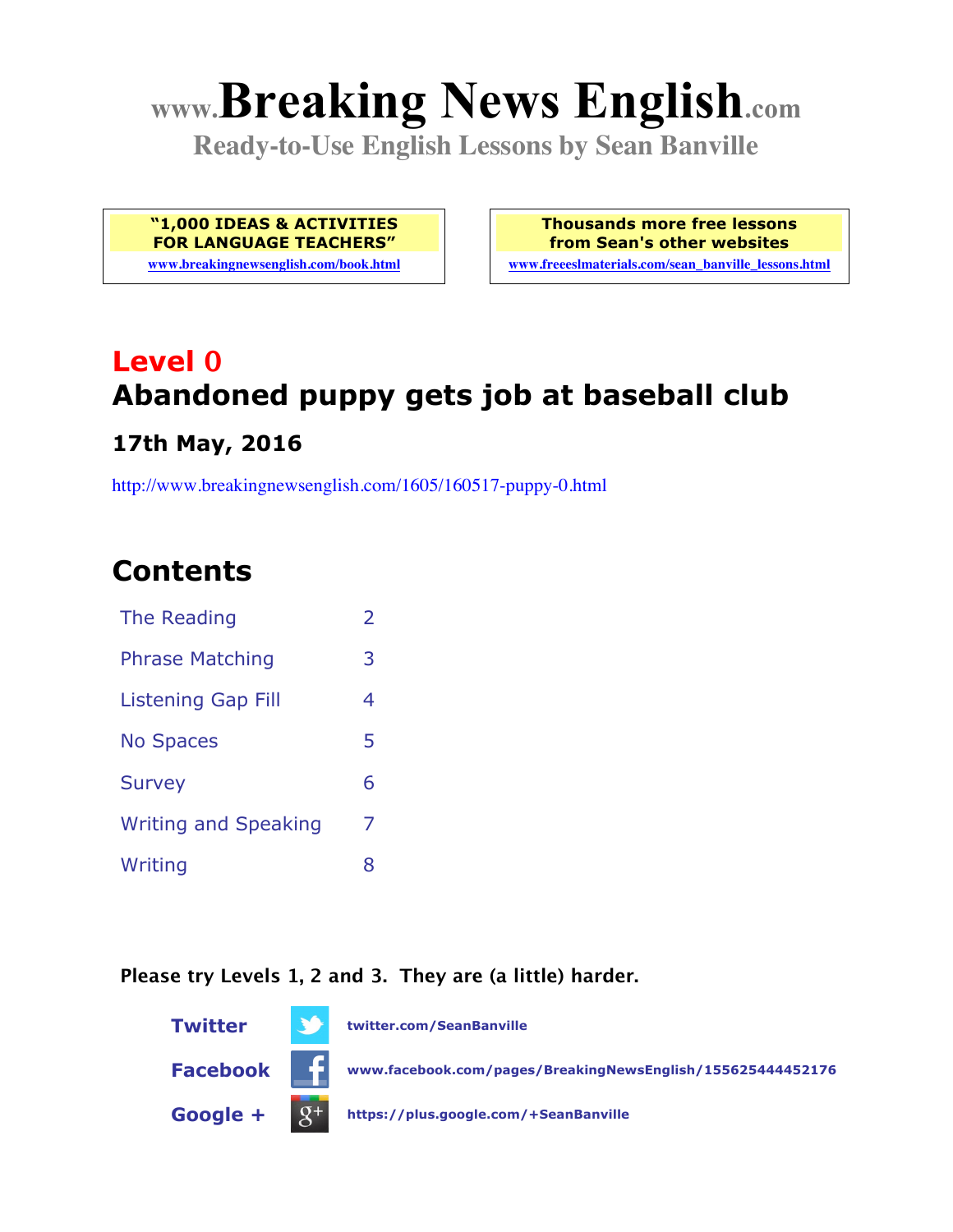### **THE READING**

From http://www.breakingnewsenglish.com/1605/160517-puppy-0.html

An unwanted puppy has a new home. Someone left the 7 week-old puppy at a baseball stadium in the USA. The team put a message on its website but did not find the dog's owner. The team's president adopted the puppy. He called her Daisy. She is now the team's 'bat dog'. She will take baseball bats to players.

Mr Orton said Daisy was also hungry and needed a drink. The vet said she "was in pretty good health". Daisy may be too small to pick up a bat. She will be at the ballpark every day and greet visitors. She will be very popular. Mr Orton said: "It was just meant to be that we'd have a team dog as part of our staff."

Sources: http://**abcnews.go.com**/Lifestyle/georgia-baseball-team-adopts-puppy-abandoned-stadiumbat/story?id=39091699 https://www.**washingtonpost.com**/news/early-lead/wp/2016/05/12/a-ridiculously-cute-puppyfound-outside-a-stadium-has-been-adopted-by-the-team/ http://www.**sportingnews.com**/mlb/news/savannah-bananas-bat-dog-daisy-photos-videogif/qumummnzrngv1df2yf3epjsp8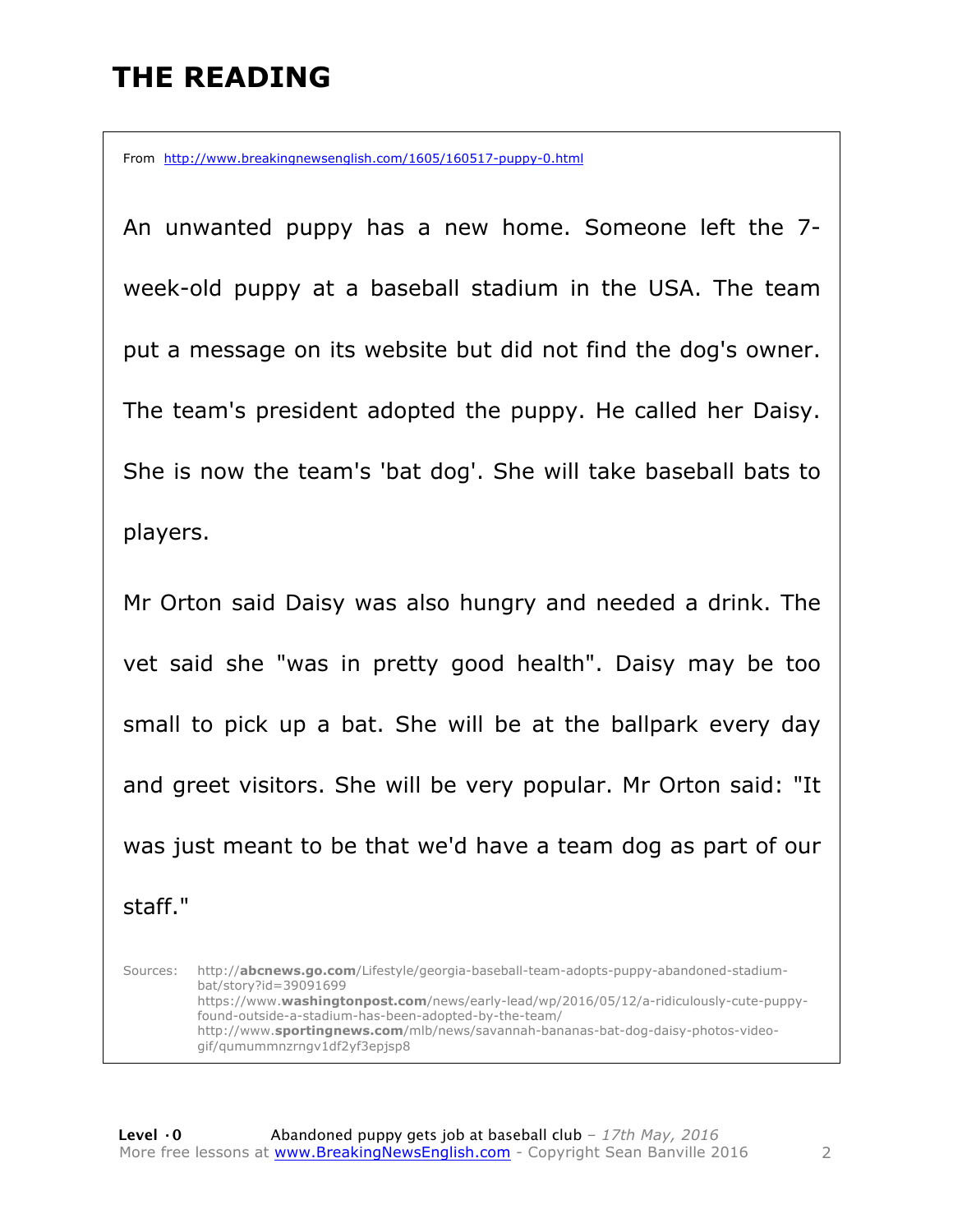### **PHRASE MATCHING**

From http://www.breakingnewsenglish.com/1605/160517-puppy-0.html

#### **PARAGRAPH ONE:**

| 1. the 7-week-                  | a. her Daisy         |
|---------------------------------|----------------------|
| 2. baseball                     | b. on its website    |
| 3. put a message                | c. to players        |
| 4. did not                      | d. old puppy         |
| 5. The team's president adopted | e. find the dog's ov |
| 6. He called                    | f. team's 'bat dog'  |
| 7. She is now the               | g. the puppy         |
| 8. take baseball bats           | h. stadium           |

#### **PARAGRAPH TWO:**

|    | 1. hungry and needed |    | a. up a bat        |
|----|----------------------|----|--------------------|
|    | 2. she was in pretty |    | b. be very popular |
|    | 3. Daisy may be too  |    | c. staff           |
|    | 4. pick              |    | d. good health     |
|    | 5. greet             |    | e. to be           |
|    | 6. She will          |    | f. a drink         |
|    | 7. It was just meant |    | g. visitors        |
| 8. | part of our          | h. | small              |

dog's owner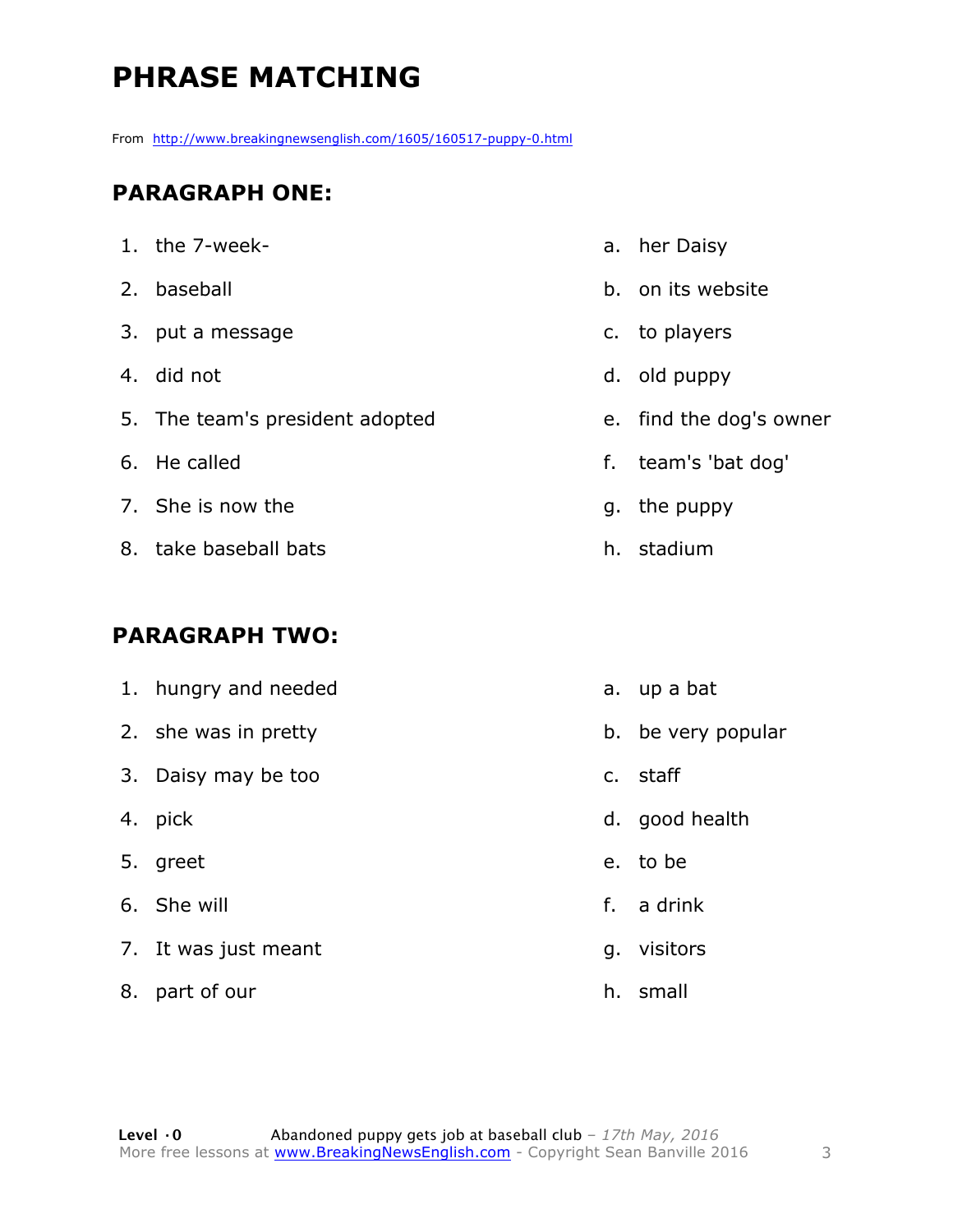### **LISTEN AND FILL IN THE GAPS**

From http://www.breakingnewsenglish.com/1605/160517-puppy-0.html

| An unwanted puppy (1) _______________________. Someone left         |    |
|---------------------------------------------------------------------|----|
|                                                                     |    |
| USA. The team (3) __________________________ its website but did    |    |
| not find (4) _______________________. The team's president          |    |
|                                                                     |    |
| team's 'bat dog'. She will take baseball (6) _____________________. |    |
|                                                                     |    |
| drink. The vet said she "(8) _____________________ health".         |    |
|                                                                     |    |
| the ballpark $(10)$ _________<br>visitors. She will be              |    |
|                                                                     | to |
|                                                                     | п  |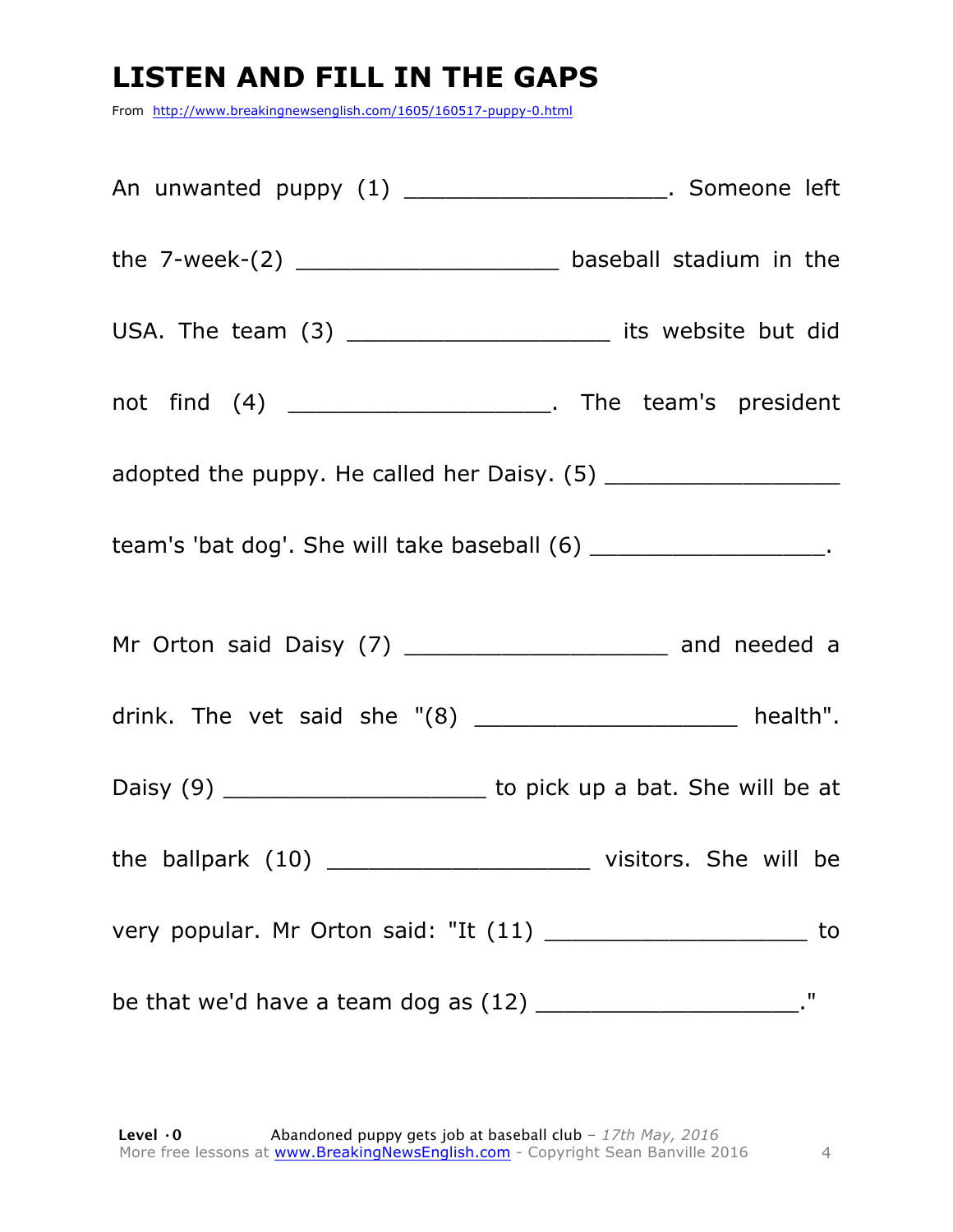### **PUT A SLASH ( / )WHERE THE SPACES ARE**

From http://www.breakingnewsenglish.com/1605/160517-puppy-0.html

Anunwantedpuppyhasanewhome.Someoneleftthe7-week-oldpu

ppyatabaseballstadiumintheUSA.Theteamputamessageonitswebsit

ebutdidnotfindthedog'sowner.Theteam'spresidentadoptedthepupp

y.HecalledherDaisy.Sheisnowtheteam's'batdog'.Shewilltakebaseba

llbatstoplayers.MrOrtonsaidDaisywasalsohungryandneededadrink.

Thevetsaidshe"wasinprettygoodhealth".Daisymaybetoosmalltopick

upabat.Shewillbeattheballparkeverydayandgreetvisitors.Shewillbe

verypopular.MrOrtonsaid:"Itwasjustmeanttobethatwe'dhaveateam

dogaspartofourstaff."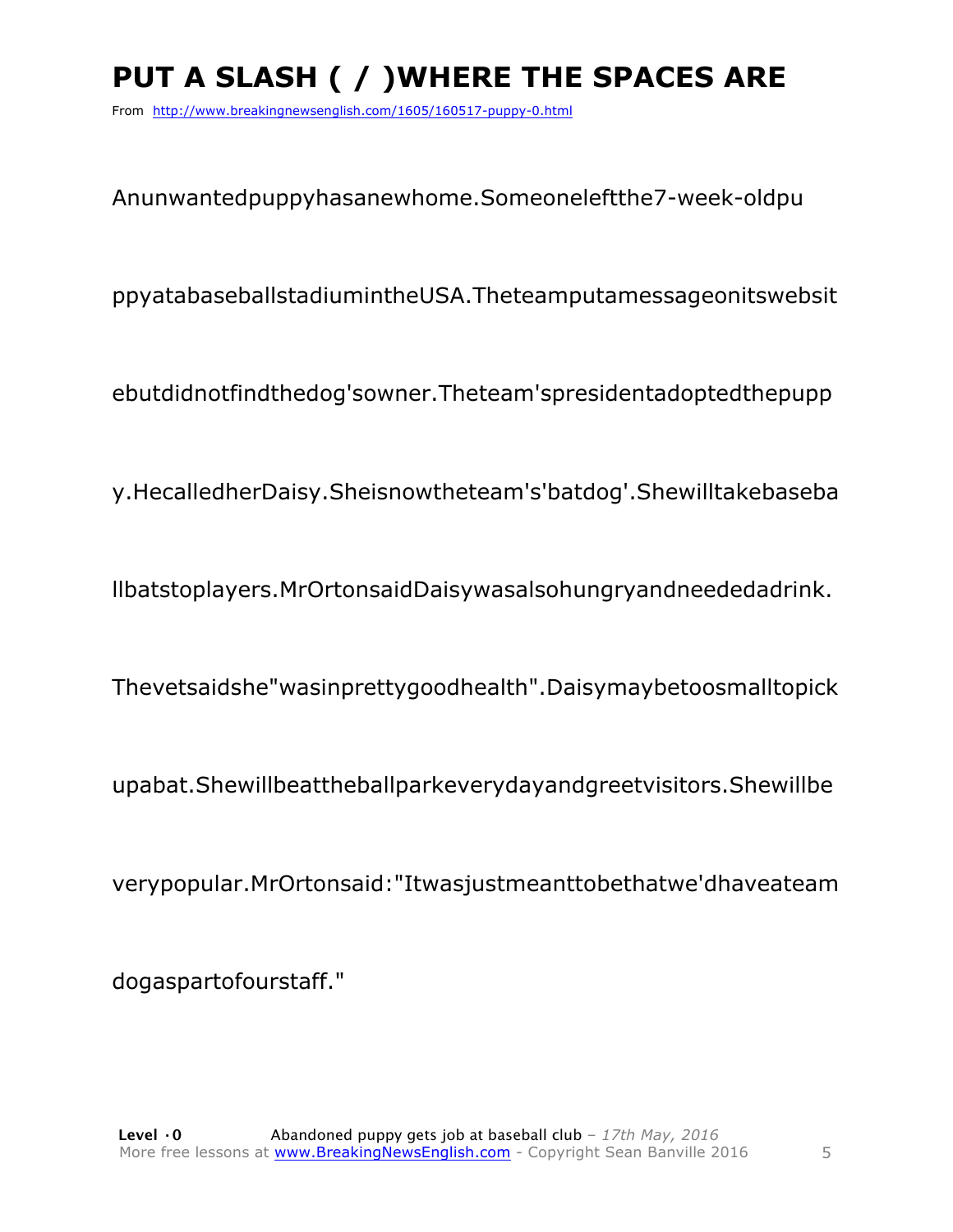### **PUPPIES SURVEY**

From http://www.breakingnewsenglish.com/1605/160517-puppy-4.html

Write five GOOD questions about puppies in the table. Do this in pairs. Each student must write the questions on his / her own paper.

When you have finished, interview other students. Write down their answers.

|      | STUDENT 1 | STUDENT 2 | STUDENT 3 |
|------|-----------|-----------|-----------|
| Q.1. |           |           |           |
| Q.2. |           |           |           |
| Q.3. |           |           |           |
| Q.4. |           |           |           |
| Q.5. |           |           |           |

- Now return to your original partner and share and talk about what you found out. Change partners often.
- Make mini-presentations to other groups on your findings.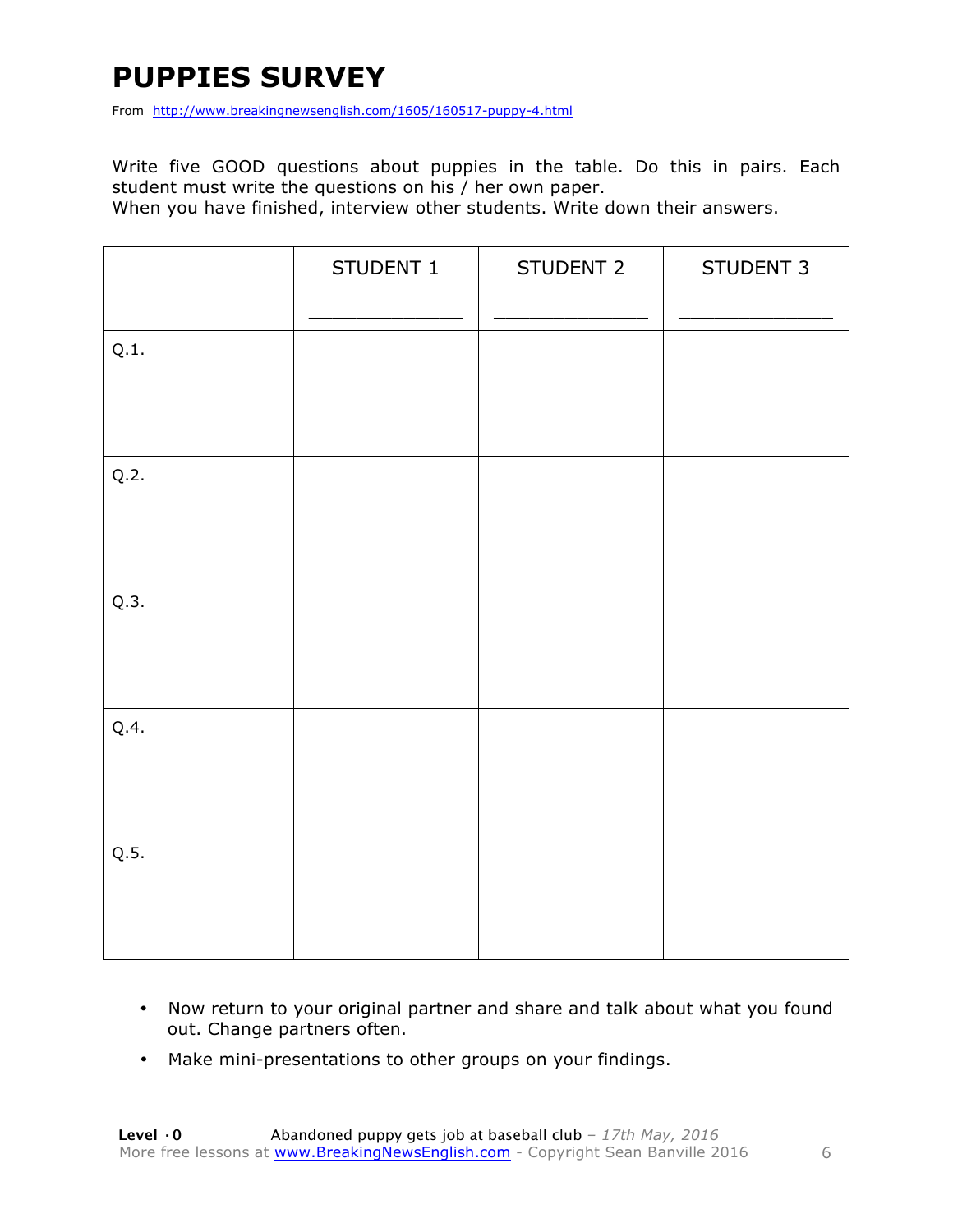### **WRITE QUESTIONS & ASK YOUR PARTNER(S)**

Student A: Do not show these to your speaking partner(s).

| a) |                                             |  |  |
|----|---------------------------------------------|--|--|
| b) |                                             |  |  |
| c) |                                             |  |  |
| d) | <u> 1980 - Jan Barbara Barat III, martx</u> |  |  |
| e) |                                             |  |  |
| f) |                                             |  |  |
|    |                                             |  |  |

*Abandoned puppy gets job at baseball club – 17th May, 2016* More free lessons at www.BreakingNewsEnglish.com

### **WRITE QUESTIONS & ASK YOUR PARTNER(S)**

-----------------------------------------------------------------------------

Student B: Do not show these to your speaking partner(s).

| a) |  |  |
|----|--|--|
| b) |  |  |
| c) |  |  |
| d) |  |  |
| e) |  |  |
| f) |  |  |
|    |  |  |